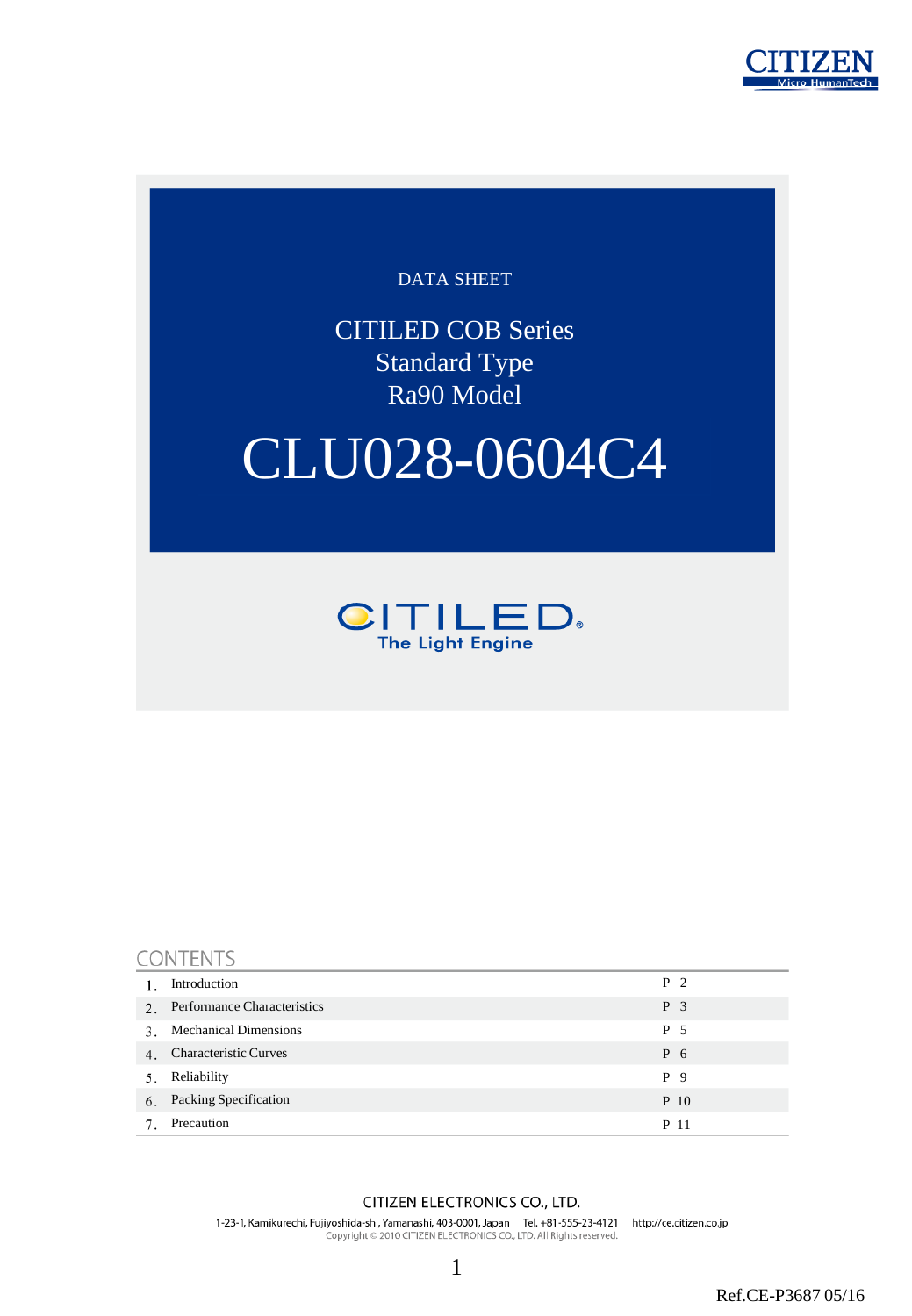

|                   | CLU028 - 06 04 C4 - 27 3 H5 K2<br>$[2]$<br>[3]<br>$\lceil 1 \rceil$ | $[4]$<br>[5]  |  |  |  |
|-------------------|---------------------------------------------------------------------|---------------|--|--|--|
| Ш                 | Product shape                                                       | <b>CLU028</b> |  |  |  |
| $\lceil 2 \rceil$ | Die count in series                                                 | 06            |  |  |  |
| $\lceil 3 \rceil$ | Die count in parallel                                               | 04            |  |  |  |
| [4]               | Nominal CCT                                                         | 2700K         |  |  |  |
|                   | CRI (Ra)                                                            | Min.90        |  |  |  |

#### **Product Nomenclature**



### **1-1. Product Description**

 CITIZEN ELECTRONICS is the first COB manufacture. Our advanced knowledge and packaging technology for many years has excellent reliability and high quality of our products. CITILED COB Series covers a wide range of luminous flux from a 10W incandescent bulb to a 500W mercury lamp in general lighting sources. The element arrangement of LED package is capable of utilizing light more effectively and higher performance.

 The new version of CITILED COB Series succeed to reduce the thermal resistance significantly. New version creates more options to match luminaire's products design (ex. High performance , Cost effective , Higher lumen density , Increased allowable max. If). The outline and LES size is same since version 1. 3-step MacAdam ellipse color definition at Tj=85℃ is available.

### **1-2. Features**

- Mechanical Dimensions : 13.5×13.5×1.4 (mm)
- ・Package Structure : Aluminum Base Chip on Board
- ・Reference Assembly : M3 screw, Connector
- $\cdot$  CRI (Ra)  $\cdot$  90Min.
- Nominal CCT : 2,700K, 3,000K, 3,500K, 4000K
- ・Chromaticity Range : 3-step MacAdam Ellipse, the center refers to ANSI C78.377:2011.
- ・Thermal Resistance : 1.6C/W
- ・Maximum drive current : 920mA
- ・RoHS compliant
- ・Better die arrangement for optics
- ・Wide range of luminous flux and high efficacy
- ・Improved lumen density compared with previous version
- ・UL recognized component (E358566)



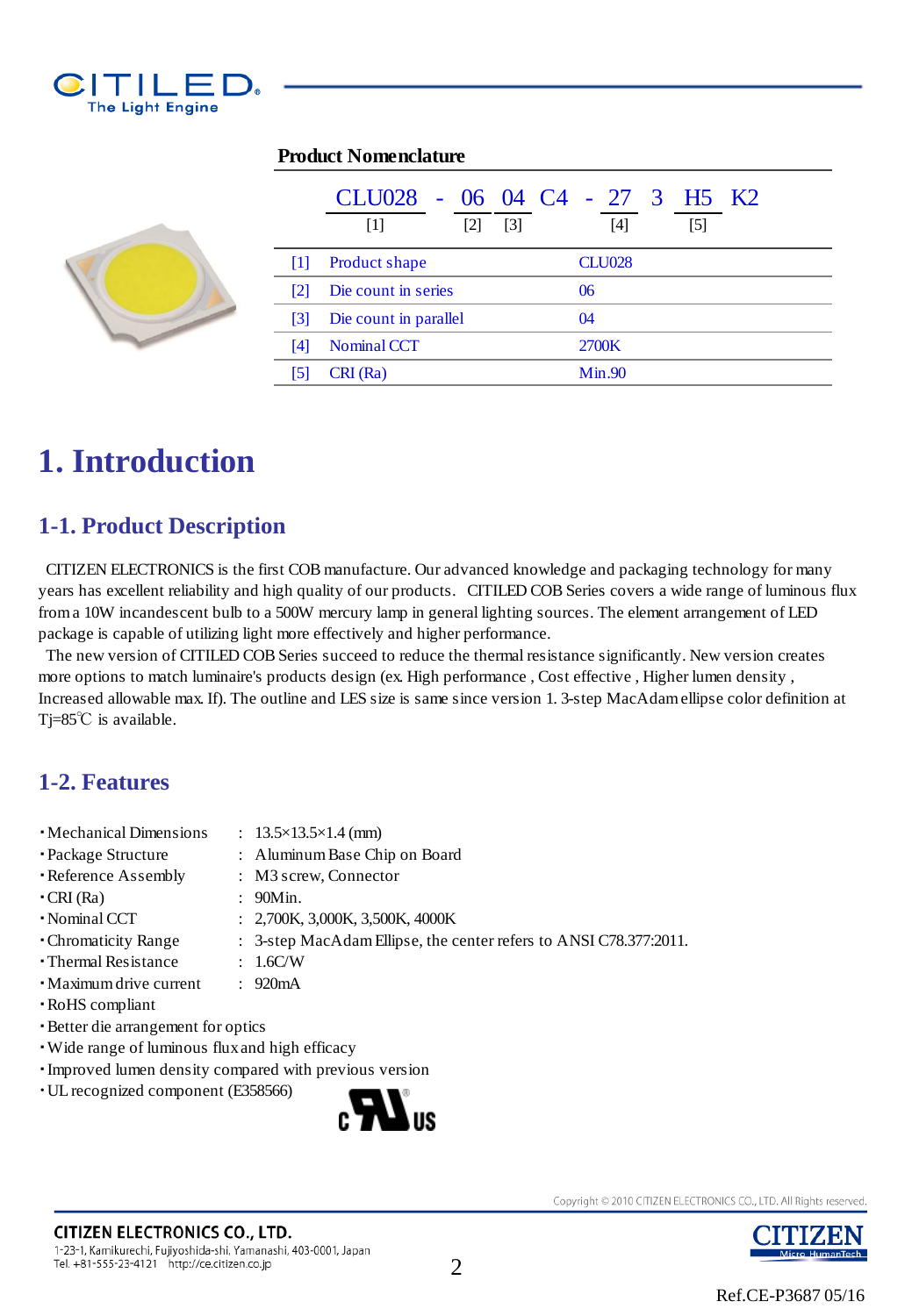

### **2. Performance Characteristics**

### **2-1. Electro Optical Characteristics**

#### **Electro Optical Characteristics**

|                       |                |            |                |                                |           |                                                                |              |                           |      |                              |       | $Tj=85C$ ) |
|-----------------------|----------------|------------|----------------|--------------------------------|-----------|----------------------------------------------------------------|--------------|---------------------------|------|------------------------------|-------|------------|
| Product code          | <b>Nominal</b> | <b>CRI</b> |                | Luminous flux<br>$\text{Im}$ ) |           | <b>Efficacy</b><br>Forward<br>$\text{Im}(\text{W})$<br>Current |              | Voltage<br>$(\mathbf{V})$ |      | <b>Thermal</b><br>Resistance |       |            |
|                       | <b>CCT</b>     | Ra         | R <sub>9</sub> |                                | $T = 85C$ | $Tc=25C*$                                                      | (mA)<br>Typ. |                           |      | $Rj-c$                       |       |            |
|                       |                | Min.       | Min.           | Min.                           | Typ.      | Typ.                                                           |              | Min.                      | Typ. | Max.                         | (C/W) |            |
| CLU028-0604C4-273H5K2 | 2700K          | 90         | 50             | 638                            | 726       | 802                                                            | 116          | 360                       | 15.9 | 17.3                         | 18.8  | 1.6        |
| CLU028-0604C4-303H5K2 | 3000K          | 90         | 50             | 666                            | 757       | 837                                                            | 121          | 360                       | 15.9 | 17.3                         | 18.8  | 1.6        |
| CLU028-0604C4-353H5K2 | 3500K          | 90         | 50             | 680                            | 773       | 854                                                            | 124          | 360                       | 15.9 | 17.3                         | 18.8  | 1.6        |
| CLU028-0604C4-403H5K2 | 4000K          | 90         | 50             | 688                            | 782       | 864                                                            | 125          | 360                       | 15.9 | 17.3                         | 18.8  | 1.6        |
|                       |                |            |                |                                |           |                                                                |              |                           |      |                              |       |            |

#### **Notes :**

1. Citizen Electronics maintains forward voltage +/-3%, luminous flux +/-10%,Ra and R9 +/-1.

\*Values of Luminous flux at Tc=25C are provided as reference only.

### **2-2. Absolute Maximum Ratings**

#### **Absolute Maximum Ratings**

| <b>Absolute Maximum Ratings</b> |               |                 |      |  |  |  |  |
|---------------------------------|---------------|-----------------|------|--|--|--|--|
| <b>Parameter</b>                | <b>Symbol</b> | <b>Rating</b>   |      |  |  |  |  |
| Input Power (W)                 | Pi            | 19.6            | $*1$ |  |  |  |  |
| Forward Current (mA)            | <b>If</b>     | 920             | $*1$ |  |  |  |  |
| Reverse Current (mA)            | <b>Ir</b>     |                 |      |  |  |  |  |
| Operating Temperature (C)       | Top           | $-40 \sim +100$ |      |  |  |  |  |
| Storage Temperature (C)         | <b>Tst</b>    | $-40 \sim +100$ |      |  |  |  |  |
| Case Temperature $(C)$          | Tc            | 105             | $*2$ |  |  |  |  |
| Junction Temperature (C)        | Ti            | 140             | $*3$ |  |  |  |  |

\*1. Input power and forward current are the values when the LED is used within the range of the derating curve in this data sheet.

\*2. Refer to 3. Outline drawing for Tc measurement point.

 $*3.$  D.C. Current : Tj = Tc + Rj-c  $\times$  Pi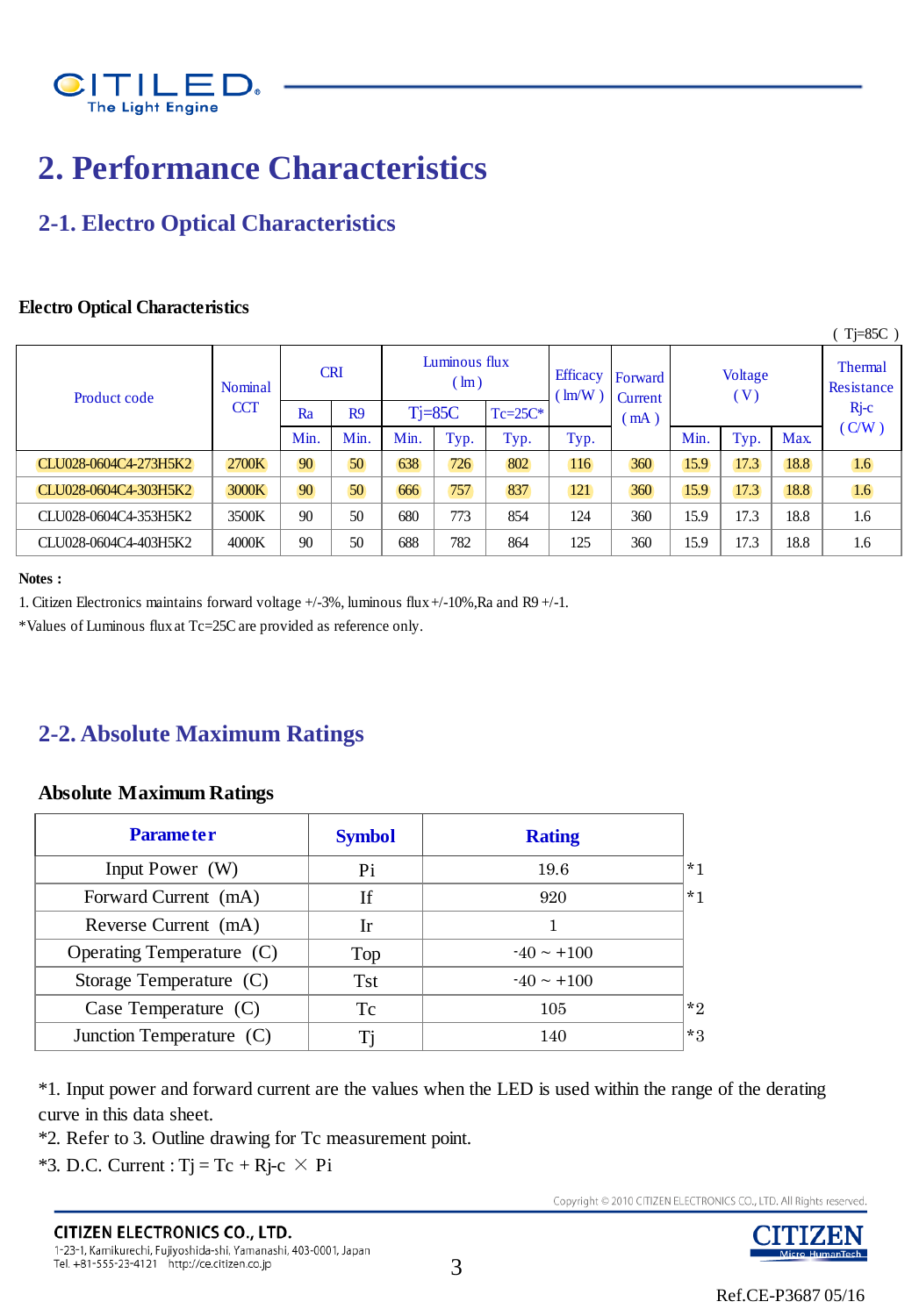

### **2-3. Chromaticity Characteristics**

|                        |                              |                               |                        |                        | Katuu vullult, $1 - 0.00$               |  |  |  |
|------------------------|------------------------------|-------------------------------|------------------------|------------------------|-----------------------------------------|--|--|--|
|                        | <b>Nominal</b><br><b>CCT</b> |                               | <b>Oval parameter</b>  |                        |                                         |  |  |  |
| <b>Color Region</b>    |                              | <b>Center Point</b><br>(x, y) | <b>Major Axis</b><br>a | <b>Minor Axis</b><br>D | <b>Ellipse</b><br><b>Rotation Angle</b> |  |  |  |
|                        | 2700K                        | (0.4577)<br>$0.4098$ )        | 0.00774                | 0.00411                | 57.28                                   |  |  |  |
|                        | 3000K                        | (0.4339, 0.4032)              | 0.00834                | 0.00408                | 53.17                                   |  |  |  |
| 3-step MacAdam ellipse | 3500K                        | (0.4078, 0.3929)              | 0.00951                | 0.00417                | 52.97                                   |  |  |  |
|                        | 4000K                        | $0.3796$ )<br>(0.3818,        | 0.00939                | 0.00402                | 54.00                                   |  |  |  |

\* Color region stay within MacAdam 3-step ellipse from the chromaticity center.

\* The chromaticity center refers to ANSI C78.377:2011.

Please refer to ANSI C78. 377 for the chromaticity center.

\* θ is the angle between the major axis of the ellipse and the x-axis, and a and b are the major and minor semi-axes of an ellipse. (Ref. IEC 60081:1997 AnnexD)



Note : Citizen Electronics maintains chromaticity ( x, y ) +/-0.005

Copyright © 2010 CITIZEN ELECTRONICS CO., LTD. All Rights reserved.



 $(D_{\text{atad}})$  current,  $Ti-95C$ )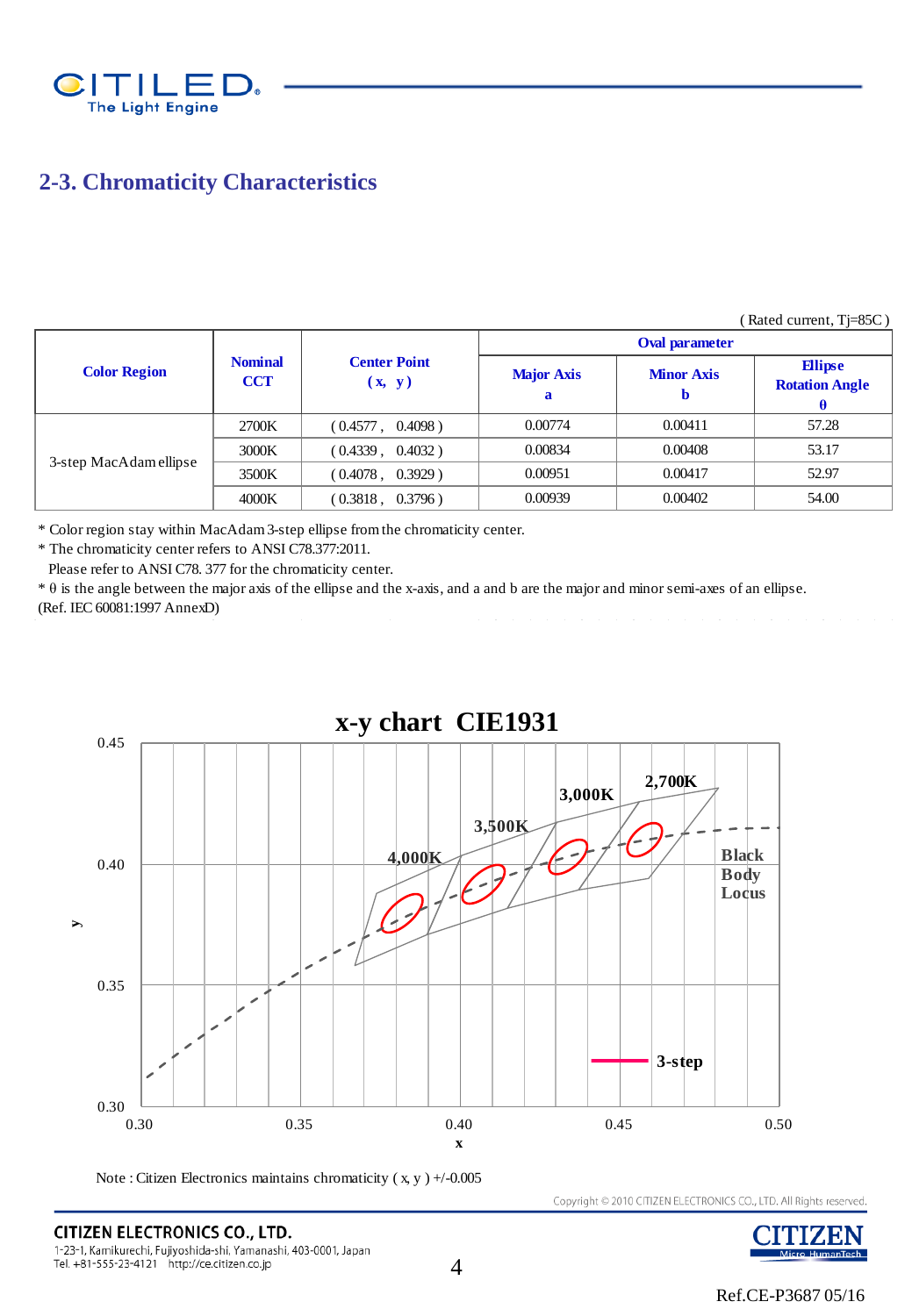

### **3. Mechanical Dimensions**

Unit : mm Tolerances unless otherwise specified : +/-0.3



**CITIZEN ELECTRONICS CO., LTD.** 1-23-1, Kamikurechi, Fujiyoshida-shi, Yamanashi, 403-0001, Japan Tel. +81-555-23-4121 http://ce.citizen.co.jp

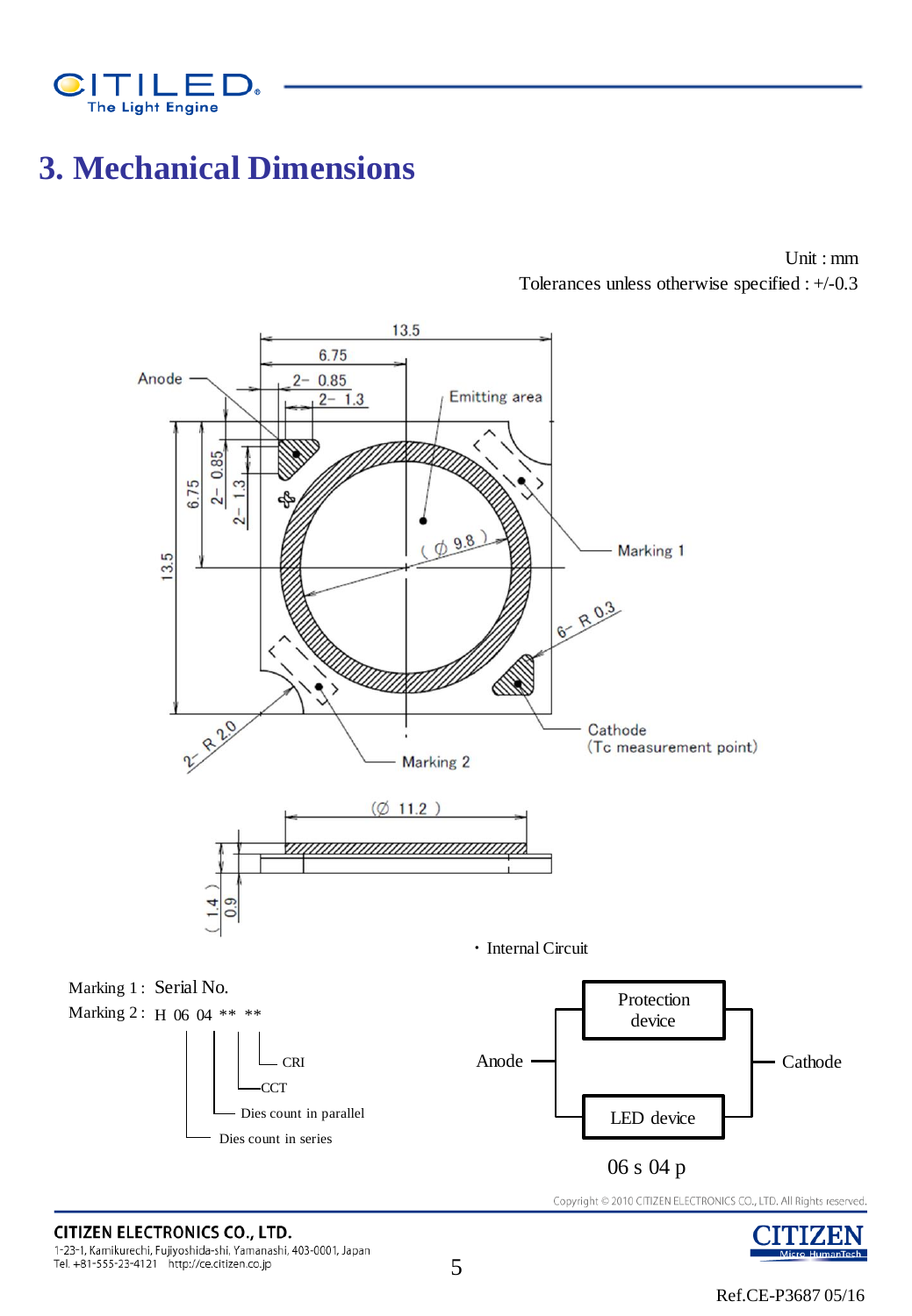

### **4. Characteristic Curves**

### **4-1. Forward Current Characteristics / Temperature Characteristics**









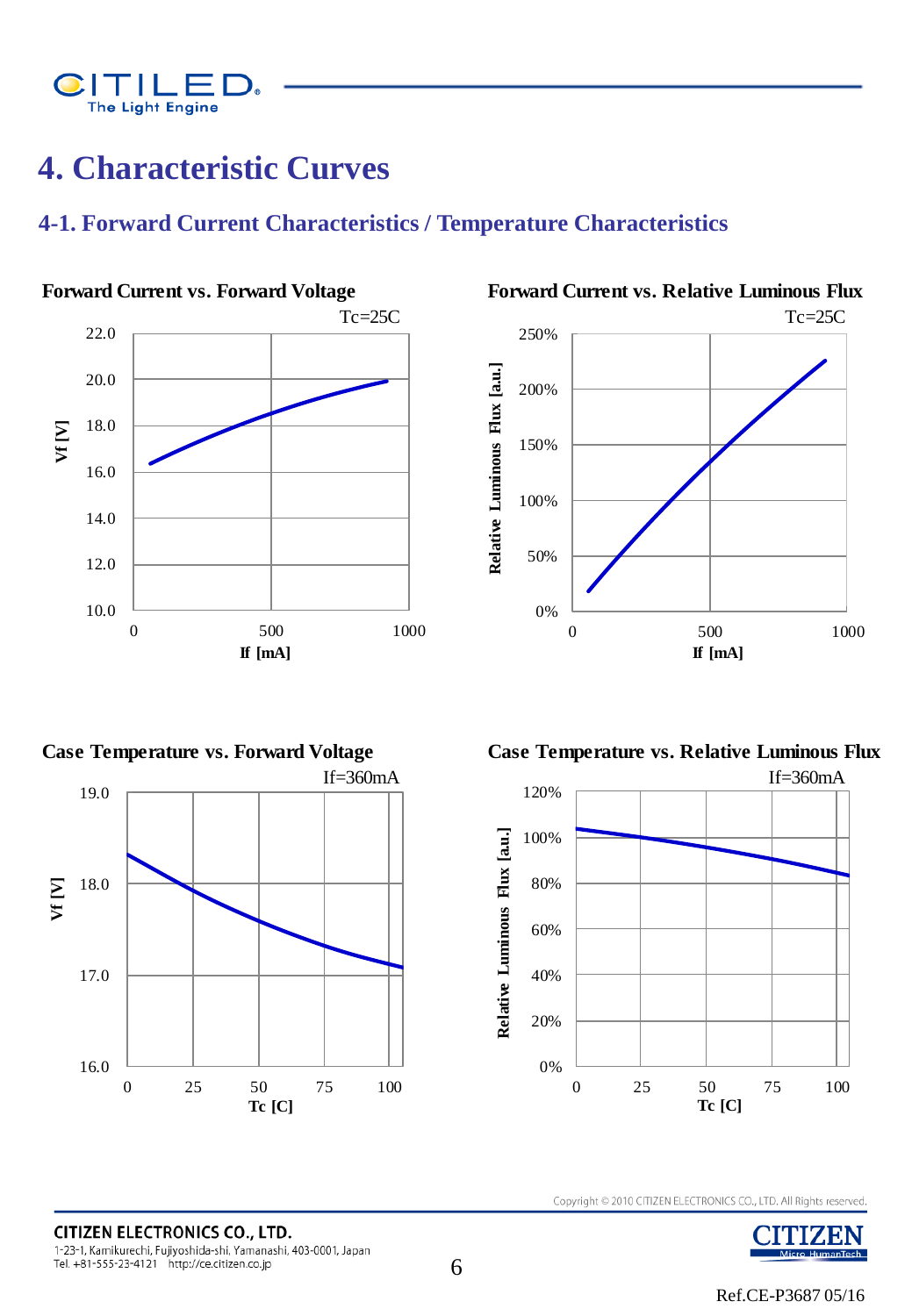

### **4-2. Optical Characteristics**

### Spectrum : CRI(Ra) 90Min. **T**j=85℃ If=360mA



**ITIZEN** 

Micro HumanTech

7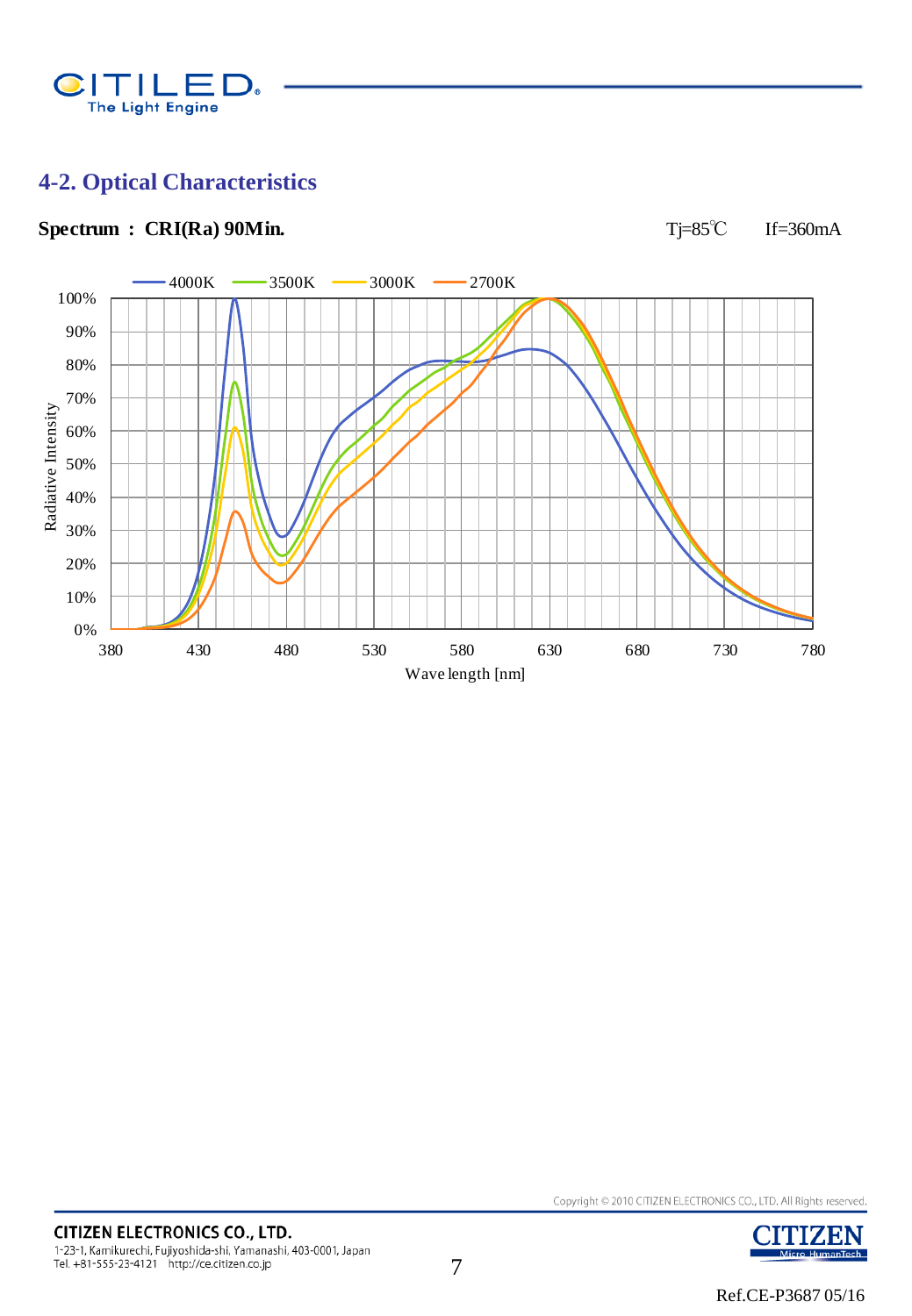

### **4-2. Optical Characteristics (continued)**

### **Radiation Characteristic**



### **4-3. Derating Characteristics**

### **Case Temperature**



 **vs. Allowable Forward Current**

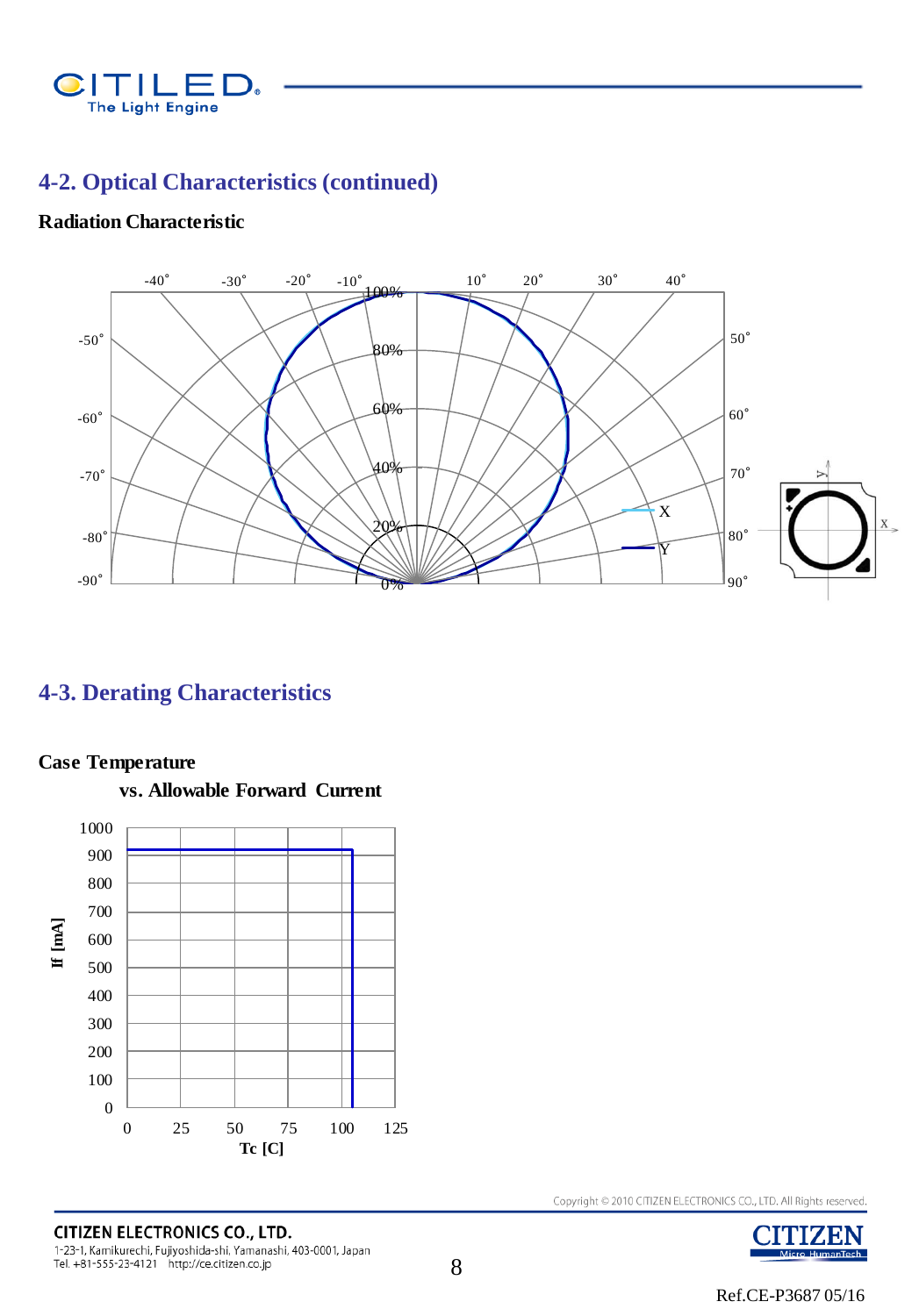

### **5. Reliability**

### **5-1. Reliability Test**

| <b>Test Item</b>                     | <b>Test Condition</b>                                                                           |  |  |  |
|--------------------------------------|-------------------------------------------------------------------------------------------------|--|--|--|
|                                      | $Tc=25C$ (with Al-fin) $\times$ 1000hrs<br>$IF = 360mA$                                         |  |  |  |
| Continuous Operation Test            | IF=360mA $Tj=140C$ (with Al-fin) $\times 1000$ hrs                                              |  |  |  |
| Low Temperature Storage Test         | $-40 \text{ C} \times 1000 \text{ hours}$                                                       |  |  |  |
| <b>High Temperature Storage Test</b> | $100 \text{ C} \times 1000 \text{ hours}$                                                       |  |  |  |
| Moisture-proof Test                  | 85 C, 85 % RH for 500 hours                                                                     |  |  |  |
| <b>Thermal Shock Test</b>            | $-40 \text{ C} \times 30 \text{ minutes} - 100 \text{ C} \times 30 \text{ minutes}$ , 100 cycle |  |  |  |

### **5-2. Failure Criteria**

( Tc=25C )

|                        |               |                            | $Tc=25C$                        |
|------------------------|---------------|----------------------------|---------------------------------|
| <b>Measuring Item</b>  | <b>Symbol</b> | <b>Measuring Condition</b> | <b>Failure Criteria</b>         |
| <b>Forward Voltage</b> | Vf            | If= $360mA$                | $>U \times 1.1$                 |
| Total Luminous Flux    | Φv            | If= $360mA$                | $\langle S \times 0.85 \rangle$ |
|                        |               |                            |                                 |

U defines the upper limit of the specified characteristics. S defines the initial value.

Note : Measurement shall be taken between 2 hours and 24 hours, and the test pieces should be

return to the normal ambient conditions after the completion of each test.

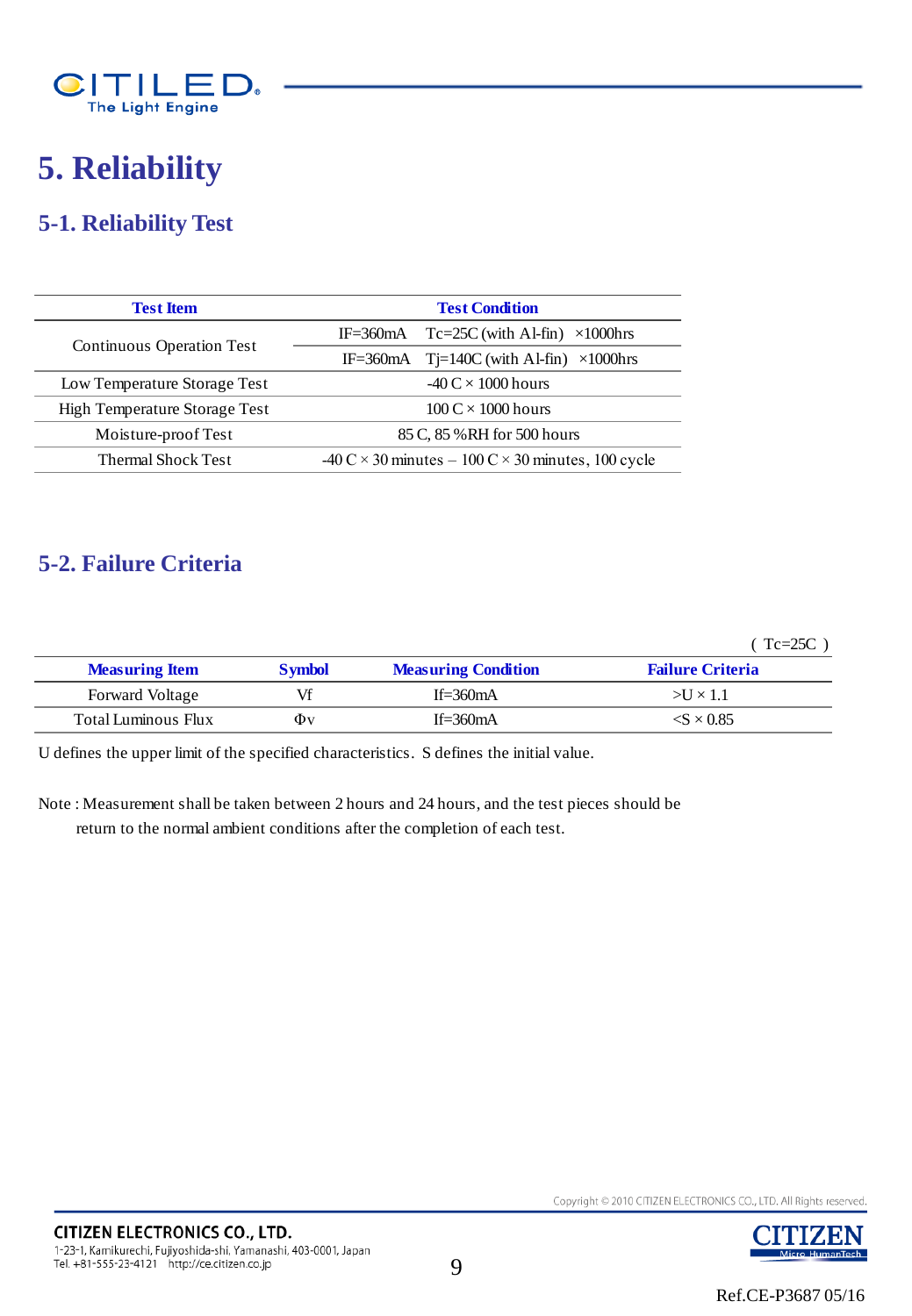

## **6. Packing Specification**

### **6-1. Packing**

An empty tray is placed on top of a 6-tier tray which contain 54 pieces each. (Smallest packing unit: 324 pieces)

A label with product name, quantity and lot number is placed on the upper empty tray.

Tray (Dimensions: 310×210×12 mm / Materials: Electrically conductive PS)



Product 54pcs/tray

### **Example of indication label**



Copyright © 2010 CITIZEN ELECTRONICS CO., LTD. All Rights reserved.

JUUZEN

Micro HumanTech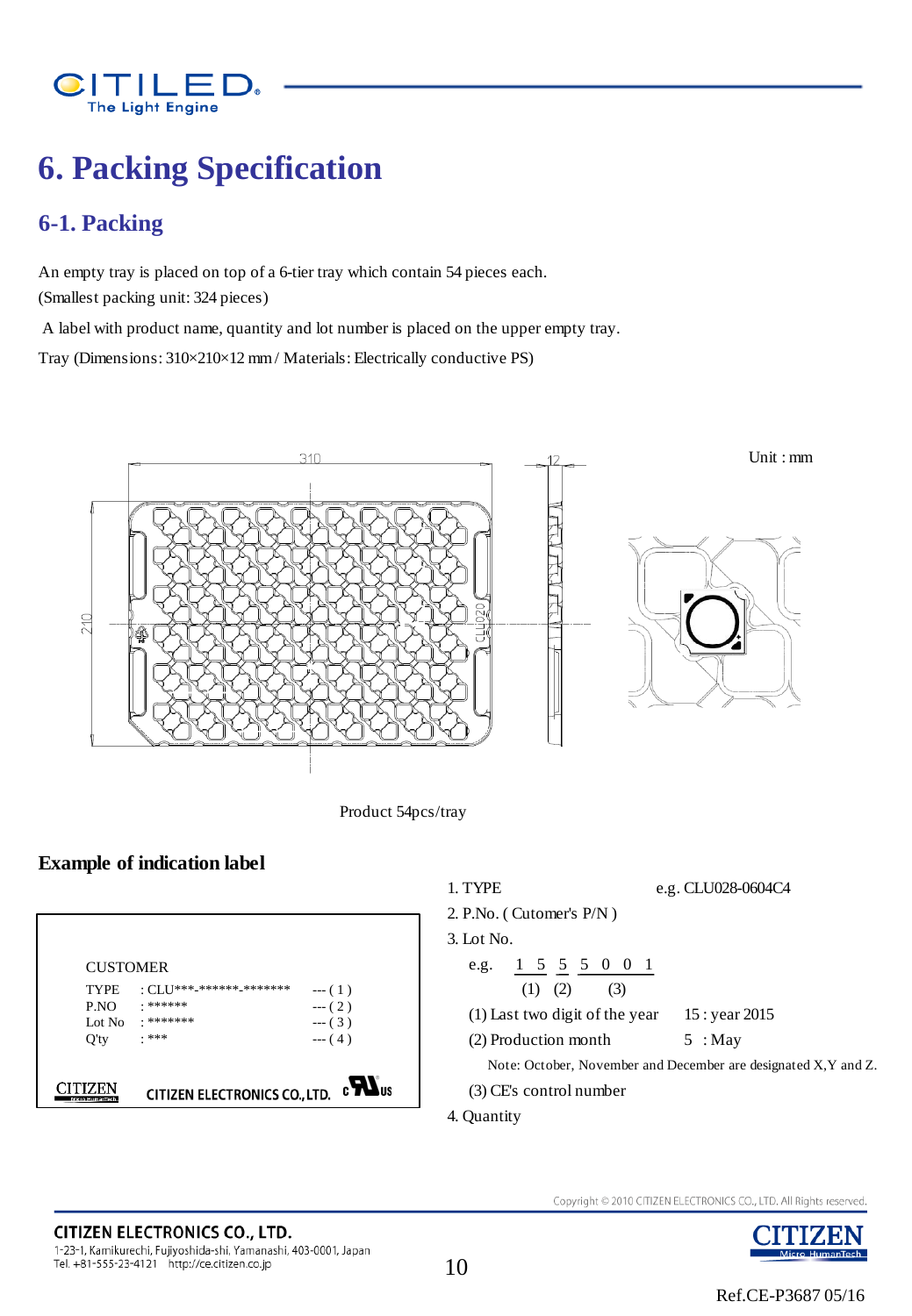

### **7. Precaution**

### **7-1. Handling with care for this product**

-Both the light emitting area and white rim around the light emitting area is composed of resin materials.

Please avoid the resin area from being pressed, stressed, rubbed, come into contact with sharp metal nail

(e.g. edge of reflector part) because the function, performance and reliability of this product are negatively impacted.

-Please be aware that this product should not come into contact with any other parts while incorporating in your lighting apparatus or your other products.

-Please be aware that careful handling is required after the attachment of lead wires to prevent the application of any load to the connections.

-For more information, please refer to application note "Instruction Manual(COB LED Package)".

### **7-2. Countermeasure against static electricity**

-Handling of this product needs countermeasures against static electricity because this is a semiconductor product. -Please take adequate measures to prevent any static electricity being produced such as the wearing of a wristband or

- anti-static gloves when handling this product.
- -Every manufacturing facility in regard to the product (plant, equipment, machine, carrier machine and conveyance unit) should be connected to ground and please avoid the product to be electric-charged.
- -ESD sensitivity of this product is over 1000V (HBM, based on JEITA ED-4701/304).
- -After assembling the LEDs into your final product(s), it is recommended to check whether the assembled LEDs are damaged by static electricity (electrical leak phenomenon) or not.
- -It is easy to find static damaged LED dies by a light-on test with the minimum current value.

### **7-3. Caution of product assembly**

-Regarding this product assembling on the heat sink, it is recommended to use M3 screw.

- It might be good for screw tightening on the heat sink to do temporary tightening and final tightening.
- In addition, please don't press with excess stress on the product.
- -The condition of the product assembling on the heat sink and the control of screw tightening torque needs to be optimized according to the specification of the heat sink.
- -Roughness, unevenness and burr of surface negatively impact thermal bonding between the product and heat sink and increase heat thermal resistance between them.

Confidence of thermally and mechanical coupling between the product and heat sink are confirmed by checking the mounting surface and measuring the case temperature of the product.

- -In order to reduce the thermal resistance at assembly, it might be good to use TIM (Thermal Interface Material) on whole contact surface of the product.
- In case of using thermal grease for the TIM, it might be good to apply uniformly on the contact surface of the product. In case of using thermal sheet for the TIM, it might be good to make sure that the product is NOT strained by stress when the screws are tightened for assembly.

-For more information, please refer to application note "Instruction Manual(COB LED Package)".

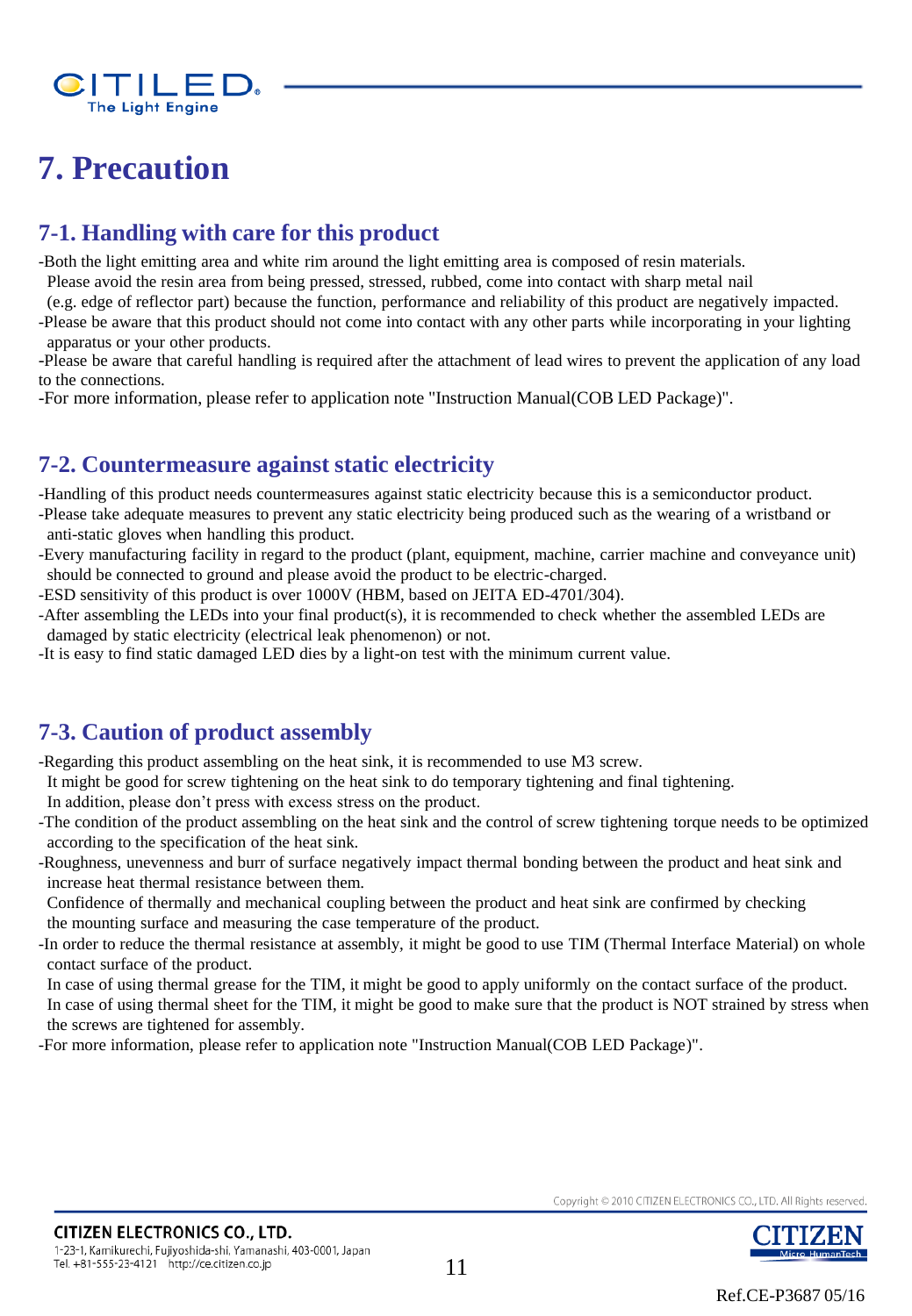

### **7-4. Thermal Design**

-The thermal design to draw heat away from the LED junction is most critical parameter for an LED illumination system. High operating temperatures at the LED junction adversely affect the performance of LED's light output and lifetime. Therefore the LED junction temperature should not exceed the absolute maximum rating in LED illumination system.

-The LED junction temperature while operation of LED illumination system depends upon thermal resistance of internal LED package (Rj-c), outer thermal resistances of LED package, power loss and ambient temperature. Please take both of the thermal design specifications and ambient temperature conditions into consideration for the setting of driving conditions.

-For more information, please refer to application note "Thermal Management", "Instruction Manual(COB LED Package)".

### **7-5. Driving Current**

-A constant current is recommended as an applying driving current to this product.

 In the case of constant voltage driving, please connect current-limiting resistor to each products in series and control the driving current to keep under the absolute maximum rating forward current value.

-Electrical transient might apply excess voltage, excess current and reverse voltage to the product(s).

They also affect negative impact on the product(s) therefore please make sure that no excess voltage, no excess current and no reverse voltage is applied to the product(s) when the LED driver is turn-on and/or turn-off.

-For more information, please refer to application note "Driving", "Instruction Manual(COB LED Package)".

### **7-6. Lighting at a minimum current value**

-A minimum current value of lighting of all dice is 20mA.

When a minimum current is applied, LED dice may look different in their brightness due to the individual difference of the LED element, and it is not a failed product.

### **7-7. Electrical Safety**

-This product is designed and produced according to IEC 62031:2008

(IEC 62031:2008 LED modules for general lighting. Safety specification)

-Dielectric voltage withstand test has been conducted on this product to see any failure after applying

voltage between active pads and aluminum section of the product, and to pass at least 500V.

-Considering conformity assessment for IEC62031:2008, almost all items of the specification depend upon your final product of LED illumination system.

Therefore, please confirm with your final product for electrical safety of your product.

As well, the products comply with the criteria of IEC62031:2008 as single LED package.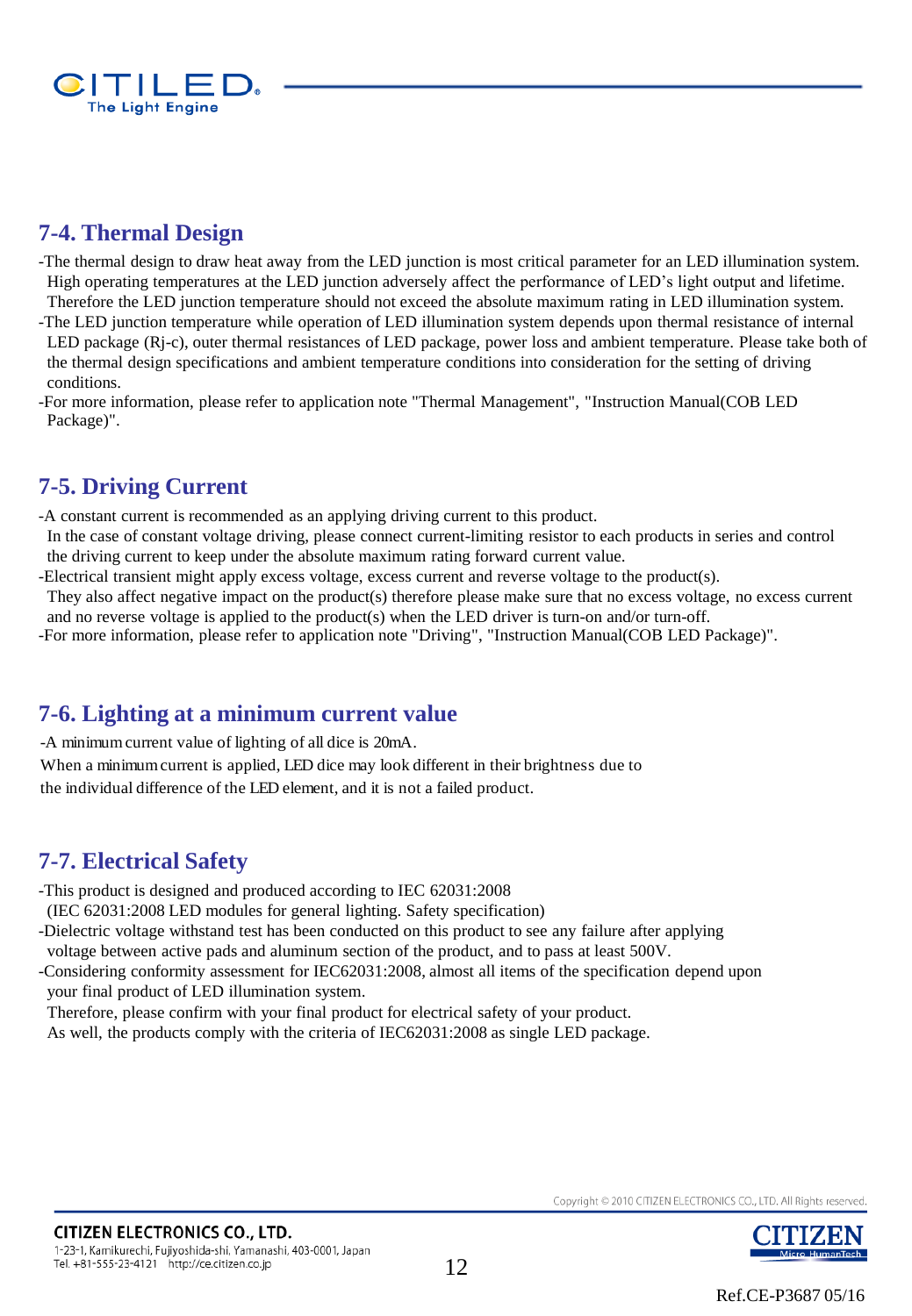

### **7-8. Recommended soldering Condition (This product is not adaptable to reflow process.)**

-For manual soldering

Please use lead-free soldering.

 Soldering shall be implemented using a soldering bit at a temperature lower than 350C, and shall be finished within 3.5 seconds for one land.

No external force shall be applied to resin part while soldering is implemented.

 Next process of soldering should be carried out after the product has return to ambient temperature. Contacts number of soldering bit should be within twice for each terminal.

\* Citizen Electronics cannot guarantee if usage exceeds these recommended conditions. Please use it after sufficient verification is carried out on your own risk if absolutely necessary.

-For more information, please refer to application note "Instruction Manual(COB LED Package)".

### **7-9. Eye Safety**

-The International Electrical Commission (IEC) published in 2006 IEC 62471

"2006 Photobiological safety of lamps and lamp systems " which includes LEDs within its scope.

 When sorting single LEDs according to IEC 62471, almost all white LEDs can be classified as belonging to either Exempt Group (no hazard) or Risk Group 1 (low risk).

-However, Optical characteristics of LEDs such as radiant flux, spectrum and light distribution are factors that affect the risk group determination of the LED, and especially a high-power LED, that emits light containing blue wavelengths,

might have properties equivalent to those of Risk Group 2 (moderate risk).

-Great care should be taken when directly viewing an LED that is driven at high current, has multiple uses as a module or when focusing the light with optical instruments, as these actions might greatly increase the hazard to your eyes.

-It is recommended to regard the evaluation of stand-alone LED packages as a reference and to evaluate your final product.

### **7-10. This product is not designed for usage under the following conditions.**

If the product might be used under the following conditions, you shall evaluate its effect and appropriate them. In places where the product might:

-directly and indirectly get wet due to rain and/or at place with the fear.

-be damage by seawater and/or at place with the fear

-be exposed to corrosive gas (such as Cl2, H2S, NH3, SOx, NOx and so on) and/or at place with the fear.

-be exposed to dust, fluid or oil and/or at place with the fear.

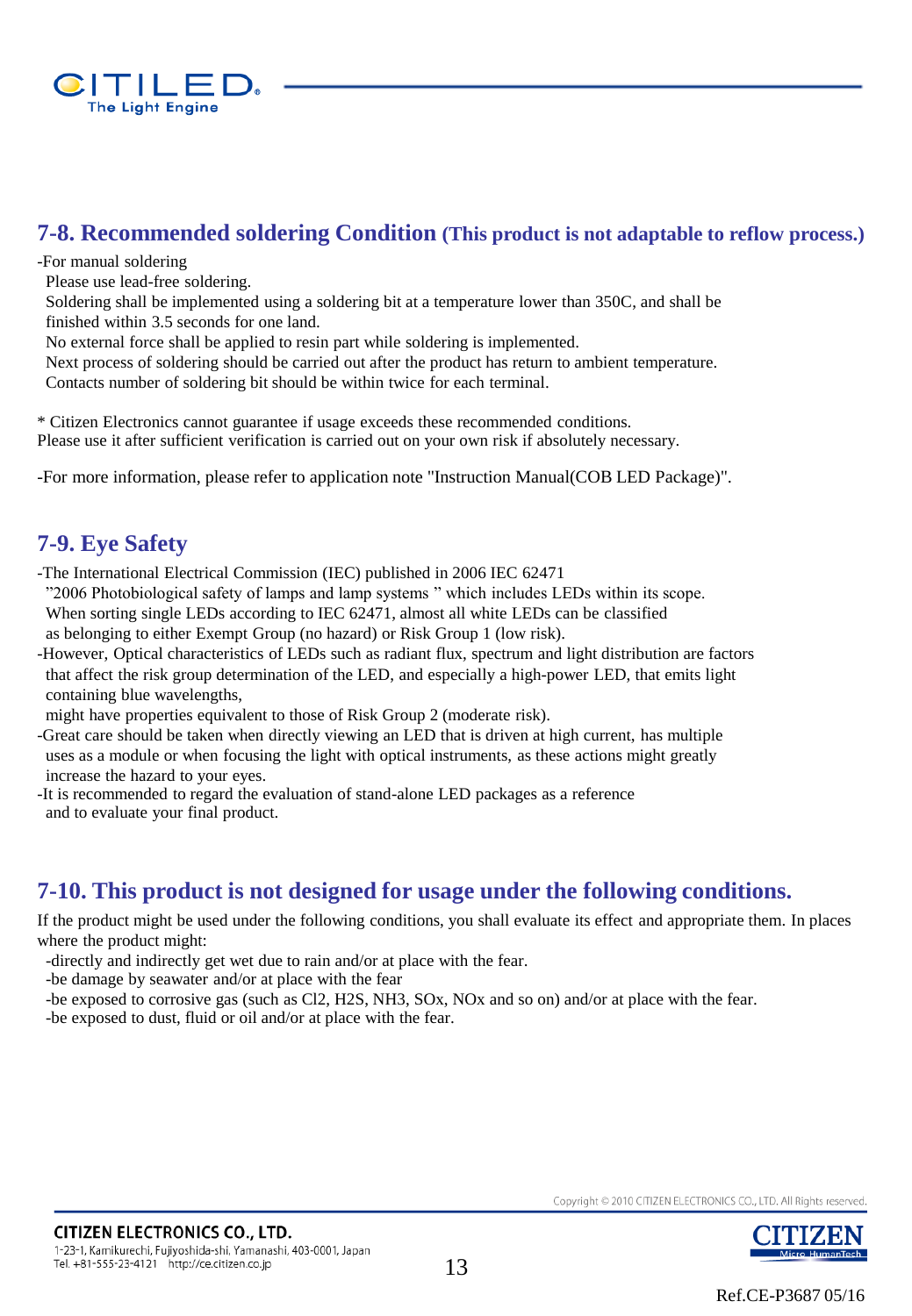

### **Precautions with regard to product use**

**(1)** This document is provided for reference purposes only so that CITIZEN ELECTRONICS' products are used as intended. CITIZEN ELECTRONICS neither makes warranties or representations with respect to the accuracy or completeness of the information contained in this document nor grants any license to any intellectual property rights or any other rights of CITIZEN ELECTRONICS or any third party with respect to the information in this document.

**(2)** All information included in this document such as product data, diagrams, charts, is current as of the date this document is issued.

Such information, however, is subject to change without any prior notice.

Before purchasing or using any CITIZEN ELECTRONICS' products listed in this document, please confirm the latest product information with a CITIZEN ELECTRONICS' sales office, and formal specifications must be exchanged and signed by both parties prior to mass production.

**(3)** CITIZEN ELECTRONICS has used reasonable care in compiling the information included in this document, but CITIZEN ELECTRONICS assumes no liability whatsoever for any damages incurred as a result of errors or omissions in the information included in this document.

**(4)** Absent a written signed agreement, except as provided in the relevant terms and conditions of sale for product, and to the maximum extent allowable by law, CITIZEN ELECTRONICS assumes no liability whatsoever, including without limitation, indirect, consequential, special, or incidental damages or loss, including without limitation, loss of profits, loss of opportunities, business interruption and loss of data, and disclaims any and all express or implied warranties and conditions related to sale, use of product, or information, including warranties or conditions of merchantability, fitness for a particular purpose, accuracy of information, or no infringement.

**(5)** Though CITIZEN ELECTRONICS works continually to improve products' quality and reliability, products can malfunction or fail. Customers are responsible for complying with safety standards and for providing adequate designs and safeguards to minimize risk and avoid situations in which a malfunction or failure of a product could cause loss of human life, bodily injury or damage to property, including data loss or corruption.

In addition, customers are also responsible for determining the appropriateness of use of any information contained in this document such as application cases not only with evaluating by their own but also by the entire system. CITIZEN ELECTRONICS assumes no liability for customers' product design or applications.

**(6)** Please contact CITIZEN ELECTRONICS' sales office if you have any questions regarding the information contained in this document, or if you have any other inquiries.

CITIZEN Micro HumanTech is a registered trademark of Citizen Holding Co., Japan. CITILED is a registered trademark of CITIZEN ELECTRONICS CO., LTD. Japan



JTIZEN

Micro HumanTech